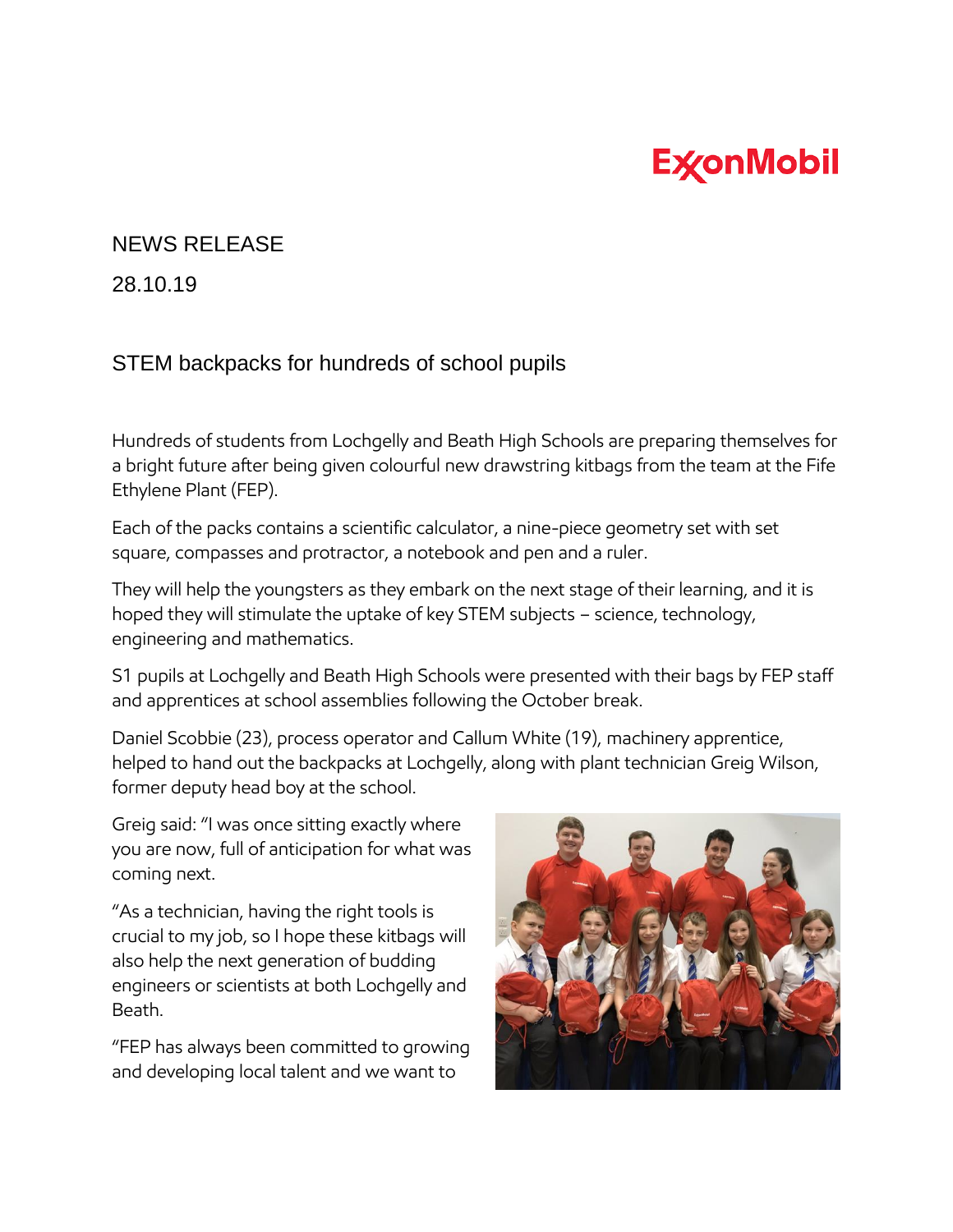ensure that everyone has an equal chance to succeed.

"Studying STEM subjects can open up incredible careers. At FEP we all have exciting roles working with colleagues of many nationalities. We have the chance to work around the world and are well-rewarded for our contribution."

A lively question and answer session about the plant and its workforce then took place.

Debbie Aitken, head teacher of Lochgelly High School, added: "These packs are a genuinely welcome contribution from the Fife Ethylene Plant which I am sure will be valued by our students.

"This will help our learners with our focus on developing their numeracy skills which are so important core skills for work in STEM industries and beyond."

At Beath High School it was the turn of Dave Buckley, Process Scheduler, to speak to the budding engineers.

He said: "Taking STEM subjects can open up lots of different career paths for you.

"You probably don't know what you want to do when you leave school, but if you are interested in these subjects it will give you a good choice when it comes to making a decision."



The kitbags were given out by Liam

Robertson (23), Instrument Technician and Blair Taylor (22), Analyser Technician, who are both former pupils at the school, along with Niamh Blanski, an Electrical Engineering apprentice.

Nicola Barker Harris, depute rector at Beath High School, added: "I hope that meeting the FEP team will inspire our pupils to see the very real opportunities and rewards that studying STEM subjects can bring."

A major employer in Fife for over 30 years, FEP has over 270 employees and core contractors, with some 60% living within ten miles of the plant. Over a third of all employees joined the organisation as apprentices.